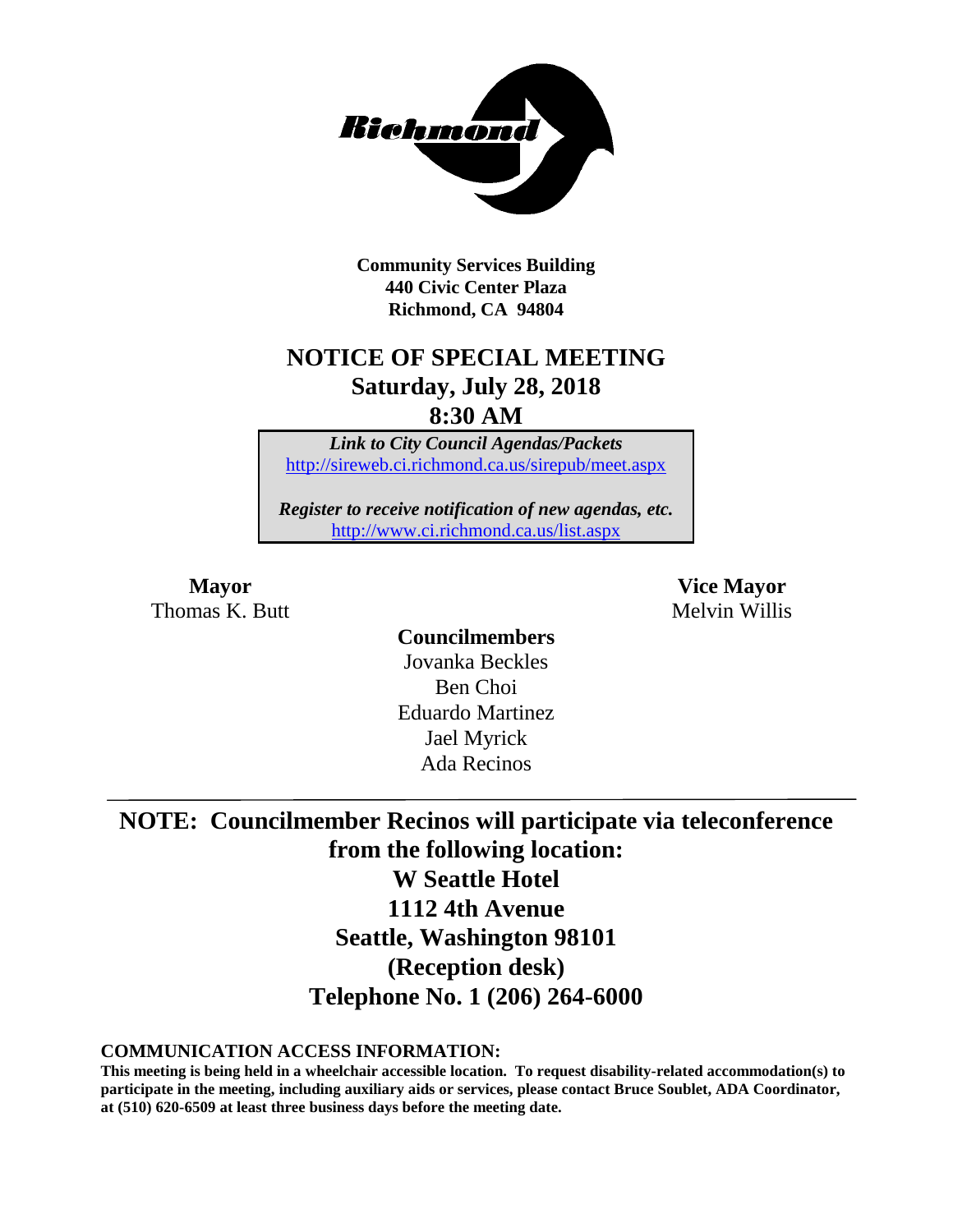# **MEETING PROCEDURES**

The City of Richmond encourages community participation at its City Council meetings and has established procedures that are intended to accommodate public input in a timely and time-sensitive way. As a courtesy to all members of the public who wish to participate in City Council meetings, please observe the following procedures:

**PUBLIC COMMENT ON AGENDA ITEMS:** Anyone who desires to address the City Council on items appearing on the agenda must complete and file a pink speaker's card with the City Clerk **prior** to the City Council's consideration of the item. Once the City Clerk has announced the item, no person shall be permitted to speak on the item other than those persons who have submitted their names to the City Clerk. Your name will be called when the item is announced for discussion. **Each speaker will be allowed up to TWO (2) MINUTES to address the City Council** 

#### **SPEAKERS ARE REQUESTED TO OCCUPY THE RESERVED SEATS IN THE FRONT ROW BEHIND THE SPEAKER'S PODIUM AS THEIR NAME IS ANNOUNCED BY THE CITY CLERK.**

**CONDUCT AT MEETINGS:** Richmond City Council meetings are limited public forums during which the City strives to provide an open, safe atmosphere and promote robust public debate. Members of the public, however, must comply with state law, as well as the City's laws and procedures and may not actually disrupt the orderly conduct of these meetings. The public, for example, may not shout or use amplifying devices, must submit comment cards and speak during their allotted time, may not create a physical disturbance, may not speak on matters unrelated to issues within the jurisdiction of the City Council or the agenda item at hand, and may not cause immediate threats to public safety.

**CITY HARASSMENT POLICY:** The City invites public comment and critique about its operations, including comment about the performance of its public officials and employees, at the public meetings of the City Council and boards and commissions. However, discriminatory or harassing comments about or in the presence of City employees, even comments by third parties, may create a hostile work environment, if severe or pervasive. The City prohibits harassment against an applicant, employee, or contractor on the basis of race, religious creed, color, national origin, ancestry, physical disability, medical condition, mental disability, marital status, sex (including pregnancy, childbirth, and related medical conditions), sexual orientation, gender identity, age or veteran status, or any other characteristic protected by federal, state or local law. In order to acknowledge the public's right to comment on City operations at public meetings, which could include comments that violate the City's harassment policy if such comments do not cause an actual disruption under the Council Rules and Procedures, while taking reasonable steps to protect City employees from discrimination and harassment, City Boards and Commissions shall adhere to the following procedures. If any person makes a harassing remark at a public meeting that violates the above City policy prohibiting harassment, the presiding officer of the meeting may, at the conclusion of the speaker's remarks and allotted time: (a) remind the public that the City's Policy Regarding Harassment of its Employees is contained in the written posted agenda; and (b) state that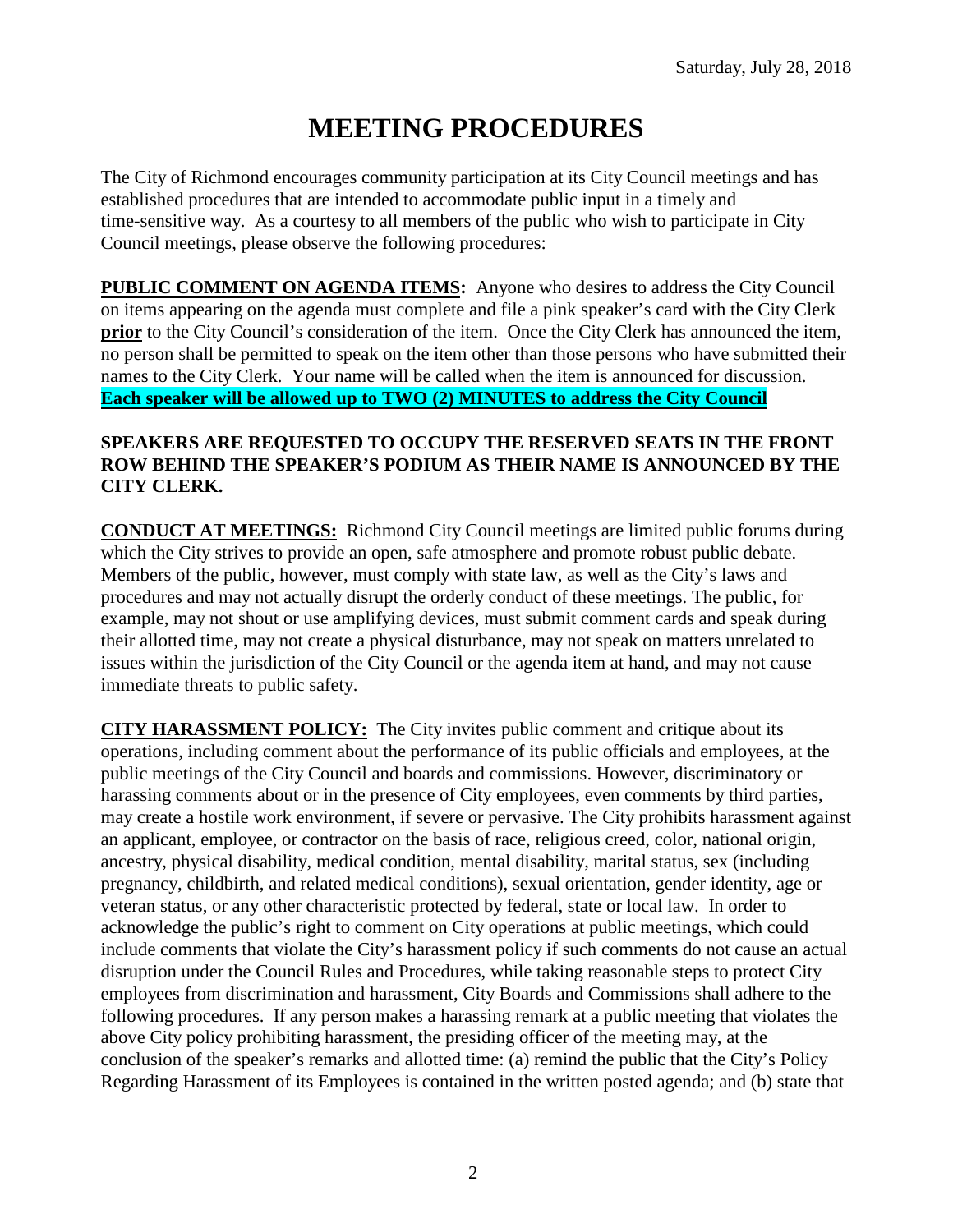comments in violation of City policy are not condoned by the City and will play no role in City decisions. If any person makes a harassing remark at a public meeting that violates the above City policy, any City employee in the room who is offended by remarks violating the City's policy is excused from attendance at the meeting. No City employee is compelled to remain in attendance where it appears likely that speakers will make further harassing comments. If an employee leaves a City meeting for this reason, the presiding officer may send a designee to notify any offended employee who has left the meeting when those comments are likely concluded so that the employee may return to the meeting. The presiding officer may remind an employee or any council or board or commission member that he or she may leave the meeting if a remark violating the City's harassment policy is made. These procedures supplement the Council Rules and Procedures relating to disruption of orderly conduct at Council meetings.

Any law enforcement officer on duty or whose service is commanded by the presiding officer shall be Sergeant-at-Arms of the Council meetings. He/she, or they, shall carry out all orders and instructions given by the presiding officer for the purpose of maintaining order and decorum at the Council meetings (City Council Rules of Procedure and Order Section III F, RMC Section  $2.12.030$ ).